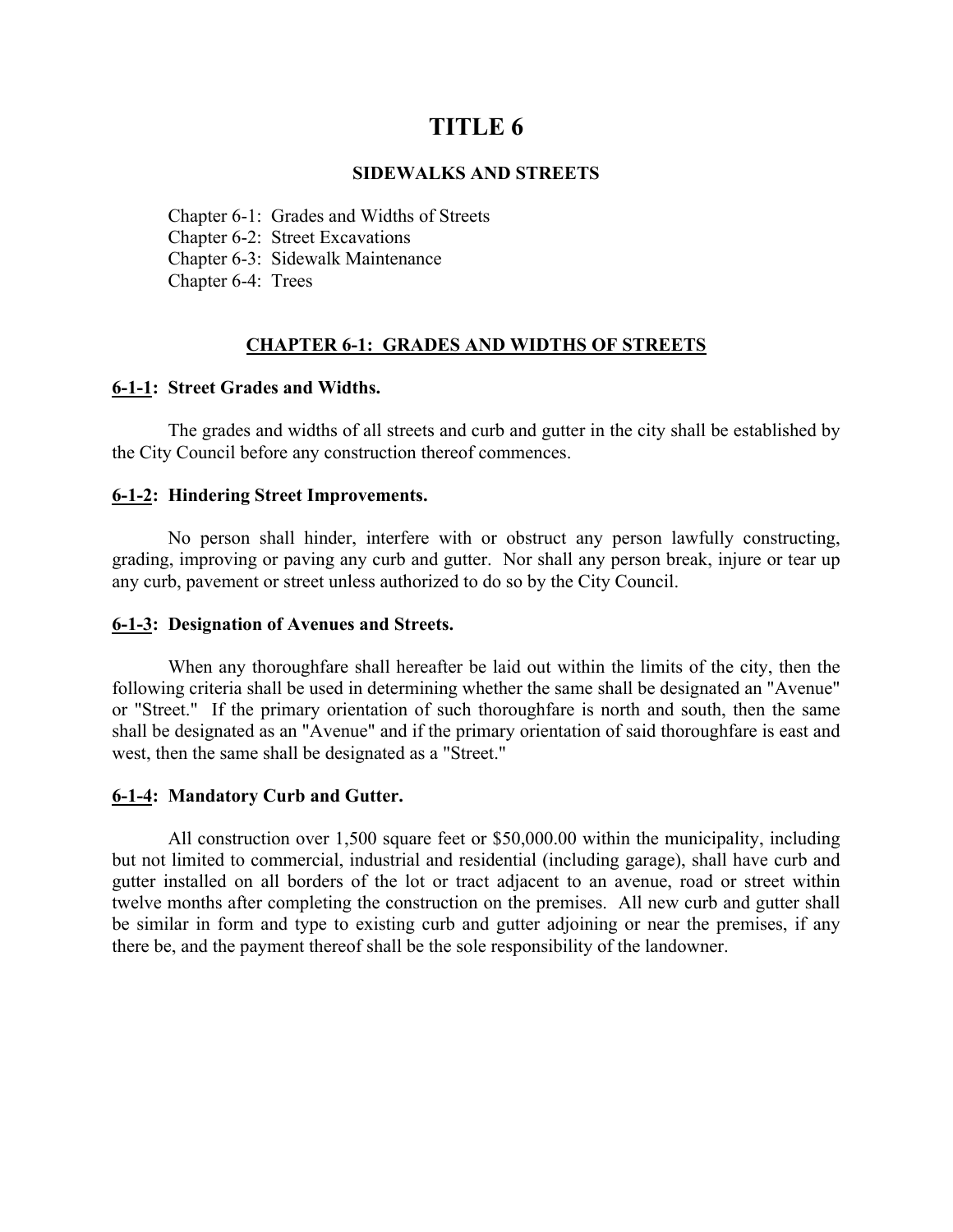## **CHAPTER 6-2: STREET EXCAVATIONS**

## **6-2-1: Application and Bond for Excavation Permit.**

Any person desiring to make any excavation in any of the public alleys, streets or other public places of this city shall first make application to the Building Inspector. The application shall state where such excavation is to be made, and the extent thereof, and which lot or lots adjoin same, and for what purpose the excavation is to be made. The applicant shall post a good and sufficient bond to be approved by the Finance Officer in the sum of \$1,000.00 before such a permit is issued unto any person. The bond shall be conditioned upon the requirement that the applicant shall fulfill all obligations provided herein. Only one bond is necessary as long as the bond is in full force and effect. If the Building Inspector finds the application in proper order and in conformity with the provisions herein after careful examination, and the said bond has been properly posted, then a permit may be issued unto the applicant by the City Council.

## **6-2-2: Excavation Exemptions.**

No utility company which has been by contract or franchise granted a right to use the alleys, streets or other public ground shall be required to furnish a bond for making excavations in any public place or right of way. However, all other sections of this chapter relating to excavations and public right of ways shall be binding upon such companies.

## **6-2-3: Excavations in Public Right of Ways.**

It shall be unlawful for any person to make or cause to be made any excavation across, in, on or under any alley, sidewalk, street or other public ground or to remove any concrete, earth, gravel, paving, soil or other material therefrom without first having obtained a permit from the City Council.

#### **6-2-4: Excavations Near Streets.**

It shall be unlawful for any occupant, owner, or person of any lot or parcel of land within the city limits to make or cause to be made any excavation of said lot or parcel of land unless the site is securely guarded so as to prevent the injury of any person or animals passing along alleys, sidewalks, streets or other public grounds.

#### **6-2-5: Obstruction of Sewer Pipes or Manholes by Excavation.**

No sewer pipes or manholes which are a part of the municipal sewer system shall be damaged in any manner during the process of making an excavation. Any damage caused by excavations shall be fully compensated for by the person to whom the permit was granted to make the excavation.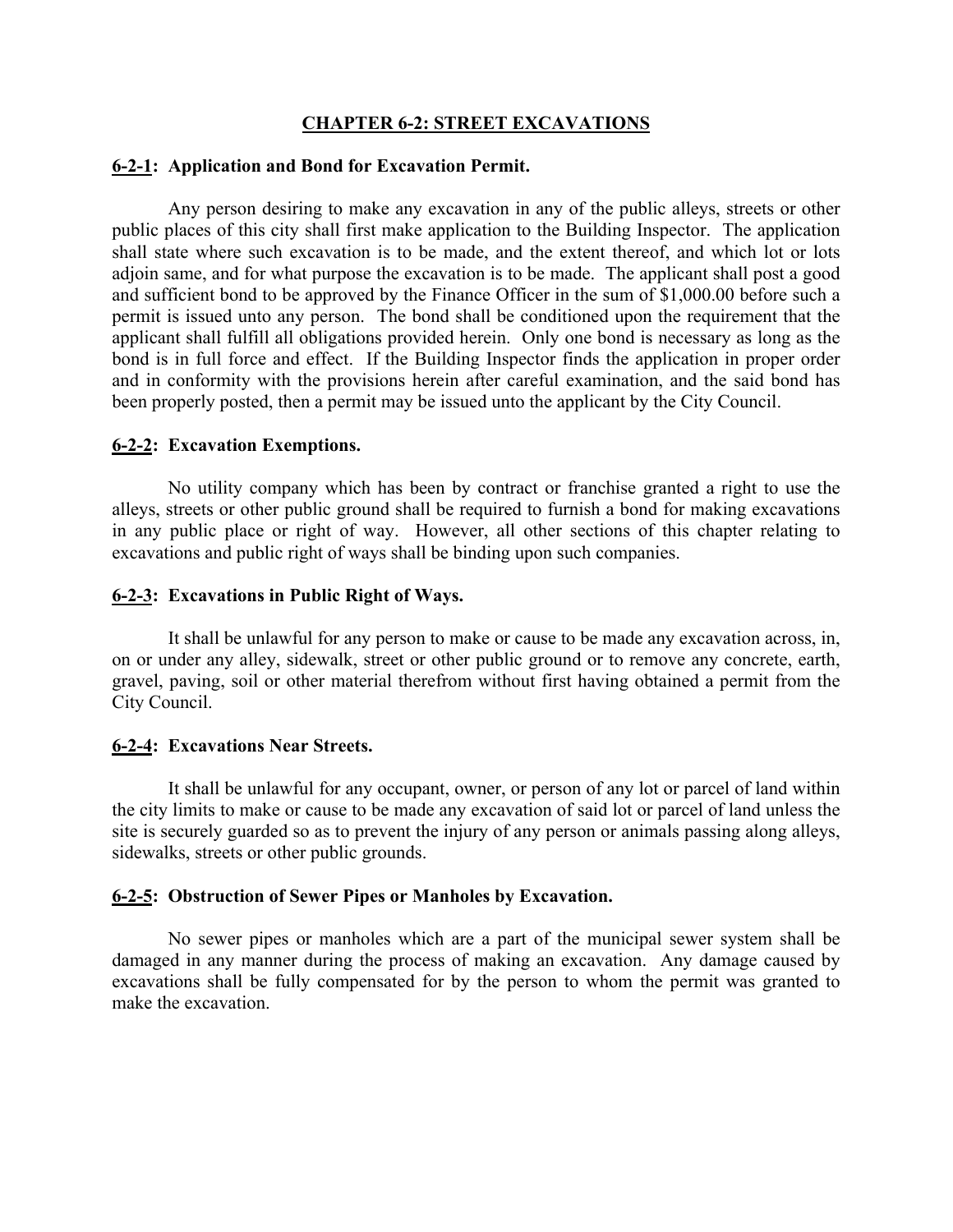#### **6-2-6: Barricades, Guards and Lights Required.**

Any person receiving a permit to make an excavation adjoining or upon any alley, sidewalk, street, thoroughfare or public ground, or any person making an excavation on either private or public ground shall during the progress and continuance of the work erect, keep and maintain by day and night suitable barricades, guards, lights and signals so as to prevent injury of any animal, person or vehicles as a result of such excavation.

#### **6-2-7: Stair Railing and Grates.**

The owner of any building in the city having a stairway leading from an adjacent sidewalk to the basement or cellar of such building shall guard the stairway with a substantial railing not less than three feet high. The entrance to the stairway shall be at right angles to the street from which such entry is made, and any person who shall have any permanent opening in any sidewalk for the purpose of letting light into any basement or cellar or for any other purpose shall guard the same with a substantial cover.

#### **6-2-8: Excavations Must Be Refilled.**

The person to whom the permit was granted to make the excavation shall promptly restore the excavation by properly refilling it and maintaining it from time to time if the excavation settles in such a manner as to afford free and unencumbered passage for the public. Additionally, the person to whom the permit was granted shall completely restore the alley, sidewalk, street or other public place to the same condition as the same was before the making of such excavation as soon as possible and in no case longer than 30 days after the start of the excavation. Furthermore, the earth shall be thoroughly settled by compaction with water and machine compacting equipment in refilling any excavation that has been authorized. The refilling is to be made in such a manner that the surface when refilled shall not be any higher or lower than the original surface when the excavation was made and the settling, if any, will be at a minimum.

#### **6-2-9: Failure to Comply With Excavation Requirements.**

If at any time after the issuance of any permit for the making of an excavation as provided for herein the Building Inspector shall find that the work for which the said bond was given and posted does not stand a satisfactory test or has not been properly or timely refilled, maintained and restored to its original condition, then the Building Inspector shall have authority to replace the excavation in satisfactory condition and the person to whom the permit was granted or their bondsmen shall be required to make full restitution for the cost thereof unto the city.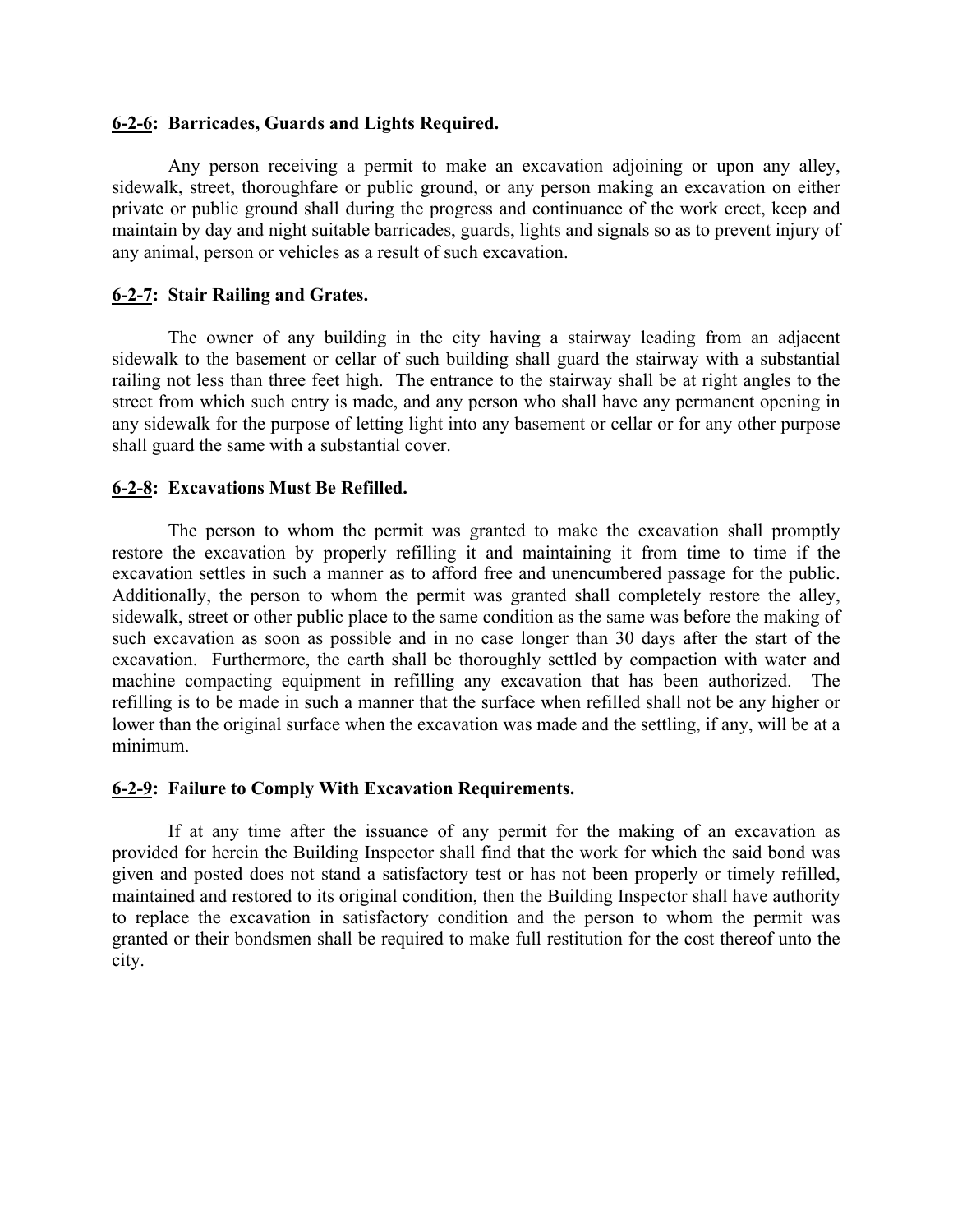#### **CHAPTER 6-3: SIDEWALK MAINTENANCE**

#### **6-3-1: Ice and Snow Removal.**

It shall be the duty of every occupant or owner of the premises within the city to remove all ice and snow from the sidewalk abutting said premises as soon after same has accumulated as can reasonably be removed, and in case of failure of the occupant or owner, or either of them, to remove such ice and snow as soon as it can reasonably be removed, the mayor of the city may hire the same to be removed at the expense of the city and the costs so incurred by the city for removing such ice and snow shall be charged to the owner of the abutting property and shall be certified by the City Finance Officer as a special assessment levied and taxed against the lot or parcel on which the sidewalk abuts, and the special assessment shall be collected by the County Treasurer as other assessments and taxes made by the city for the benefit of the city provided that the mayor shall not hire anyone to remove such ice or snow from the sidewalk without first giving notice at least three hours beforehand to the occupant or owner of the premises (if it is occupied or if the owner resides in the city) of his intention to hire said ice and snow removed from said sidewalk.

No snow shall be removed by anyone onto an alley, or street, or adjoining property.

## **6-3-2: Snow Removal Fees on Sidewalks.**

If it is necessary for the city staff to remove snow from any sidewalk within the municipal limits, then a fee shall be assessed by the city, against the property owner. The fee shall be assessed per hour, using the current expense of equipment use rate schedule.

## **6-3-3: Riding Bicycle on Sidewalks.**

It shall be unlawful for any person or persons to ride any bicycle upon any of the sidewalks on Third Avenue unless such person is physically handicapped as determined by a licensed physician.

#### **6-3-4: Signs Projecting Over Sidewalks.**

It shall be unlawful for any person or persons to place or suspend any show board or sign of any description whatsoever from any structure so that the same shall project from the front or wall of said structure more than four (4) feet over any sidewalk or onto the adjoining street except municipal lights.

## **6-3-5: Sidewalk Awnings.**

It shall be unlawful for any person to erect any awning over any sidewalk or public street within the limits of the City unless such awnings be elevated at least seven feet at the lowest part thereof above the top of the sidewalk or street, and said awnings shall not project over the sidewalk to exceed three-fourths of the width thereof, and said awnings shall be supported without posts by iron brackets or by iron framework or by an iron and wood framework attached firmly to the building so as to leave the sidewalk wholly unobstructed thereby.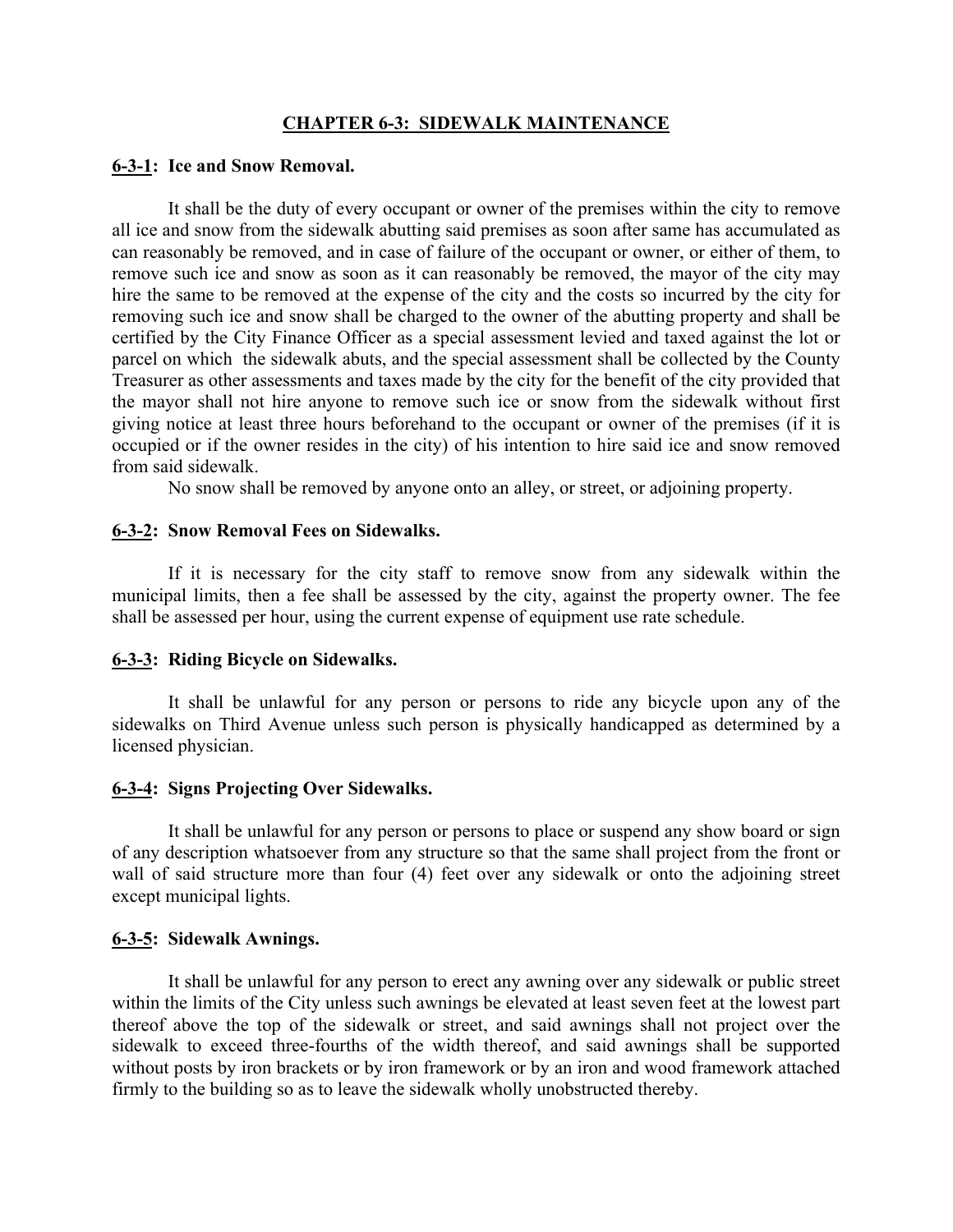#### **CHAPTER 6-4: TREES**

#### **6-4-1: Boulevard Defined.**

A "boulevard" is that area between a sidewalk and curb, or that area between where a sidewalk and curb would normally be constructed.

#### **6-4-2: Owners May Plant Trees.**

Any lot owners abutting on any street or streets of the City shall have the power and right to plant trees in a boulevard along the borders of their respective lot, provided such planting complies with all City ordinances and regulations. No flowers, gardens, hedges, shrubs, vines or anything except lawn grass or trees shall be planted on a boulevard. However, all existing hedges and shrubs on boulevards shall be trimmed to a height of thirty (30) inches as measured from the gutter level of the street.

#### **6-4-3: Kinds of Trees.**

The kinds of trees that may be planted in a boulevard are American Elm, Hackberry, Honey Locust, Green Ash and hard or soft Maples.

## **6-4-4: Tree Line.**

A tree may be planted in a boulevard provided the tree is planted an equal distance between the sidewalk and the curb line and there is a minimum of twenty-five (25) feet between the trees.

## **6-4-5: Existing Trees.**

Trees which have been planted earlier in good faith which are now healthy in condition are to remain untouched unless a tree or trees are a hazard or nuisance or if the owner consents to their destruction.

#### **6-4-6: Planting Trees at Intersections.**

No trees shall be planted in a boulevard within twenty-five (25) feet of an intersection. All trees planted earlier within such an area shall be trimmed so there is no obstruction to traffic.

#### **6-4-7: Infested or Overhanging Trees.**

The City shall have the power to destroy trees in the boulevards if infested by disease or by injurious insects and such destruction is necessary for the protection of other trees. No person shall permit their tree branches to become a hazard or nuisance to either garbage disposal equipment or street maintenance. It shall be the duty of the property owner to keep all trees and overhanging branches trimmed to a clearance of fifteen (15) feet over sidewalks and streets.